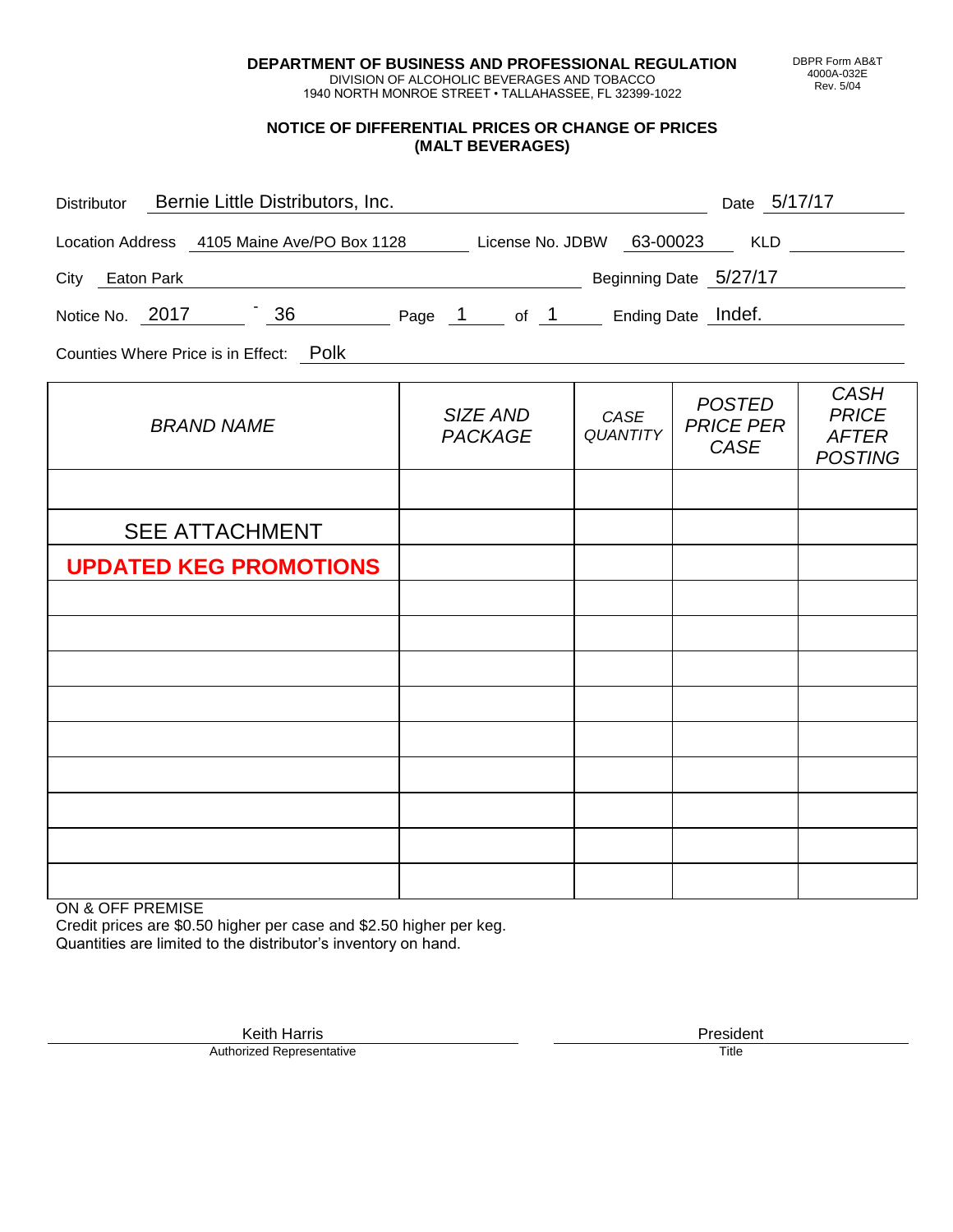## **BERNIE LITTLE DISTRIBUTORS, INC. DRAFT QUANTITY DISCOUNT PRICE LIST Polk, Hardee, Highlands & Okeechobee County**

**Prices effective May 27, 2017**

| <b>BRANDS</b>                                                                 | <b>ITEM#</b>   | <b>SIZE</b>            | <b>GALLONS</b> |          | <b>Frontline</b>                      |               | $1 - 4$                       |          | 5 - 9            |          | $10+$  |                                                    |
|-------------------------------------------------------------------------------|----------------|------------------------|----------------|----------|---------------------------------------|---------------|-------------------------------|----------|------------------|----------|--------|----------------------------------------------------|
| <b>BASS ALE</b>                                                               | 12099          | $1/2$ BBL              | 15.5           | \$       | 120.00                                | \$            | 120.00                        | \$       | 117.00           | \$       | 113.00 |                                                    |
| <b>BECK'S</b>                                                                 | 12199          | $1/2$ BBL              | 15.5           | \$       | 120.00                                | \$            | <b>120.00</b>                 | \$       | 117.00           | \$       | 113.00 |                                                    |
| <b>BECK'S OKTOBERFEST</b>                                                     | 12498          | $1/2$ BBL              | 15.5           | \$       | <b>120.00</b>                         | $\mathbf{\$}$ | <b>120.00</b>                 | \$       | 117.00           | \$       | 113.00 |                                                    |
| <b>BLUE POINT BLUEBERRY ALE</b>                                               | 10199          | $1/2$ BBL              | 15.5           | \$       | $160.00 \quad$ \$                     |               | 160.00                        | \$       | 129.00           | \$       | 95.00  |                                                    |
| <b>BLUE POINT HOPTICAL ILLUSION</b>                                           | 15199          | $1/2$ BBL              | 15.5           | \$       | 190.00                                | -\$           | 190.00                        | \$       | 190.00           | \$       | 190.00 |                                                    |
| <b>BLUE POINT NEW YORK OYSTER STOUT</b>                                       | 38699          | $1/2$ BBL              | 5.17           | \$       | 160.00                                | \$            | 160.00                        | \$       | 160.00           | \$       | 160.00 |                                                    |
| <b>BLUE POINT PUMPKIN</b>                                                     | 13399          | $1/2$ BBL              | 15.5           | \$       | 160.00                                | \$            | 160.00                        | \$       | 129.00           | \$       | 95.00  |                                                    |
| <b>BLUE POINT SPRING FLING</b>                                                | 14799          | $1/2$ BBL              | 15.5           | \$       | 160.00                                | \$            | 160.00                        | \$       | 129.00           | \$       | 95.00  |                                                    |
| <b>BLUE POINT SUMMER ALE</b>                                                  | 18099          | $1/2$ BBL              | 15.5           | \$       | 160.00                                | \$            | 160.00                        | \$       | 129.00           | \$       | 95.00  |                                                    |
| <b>BLUE POINT TOASTED LAGER</b>                                               | 15099          | $1/2$ BBL              | 15.5           | \$<br>\$ | 160.00                                | \$            | 160.00                        | \$       | 129.00           | \$       | 95.00  |                                                    |
| <b>BLUE POINT WHITE IPA</b>                                                   | 14899          | $1/2$ BBL              | 5.17           |          | $160.00\quad$ \$                      |               | 160.00                        | \$       | 129.00           | \$       | 95.00  |                                                    |
| <b>BLUE POINT WINTER</b>                                                      | 14399          | $1/2$ BBL              | 15.5           | \$       | 160.00                                | \$            | 160.00                        | \$       | 129.00           | \$       | 95.00  |                                                    |
| <b>BODDINGTON PUB</b>                                                         | 12692          | $1/2$ BBL              | 13.2           | \$       | 160.00                                | \$            | 160.00                        | \$       | 157.00           | \$       | 153.00 |                                                    |
| <b>BRECKENRIDGE 471 DOUBLE IPA</b>                                            | 55499<br>55099 | $1/2$ BBL<br>$1/2$ BBL | 15.5<br>15.5   | \$<br>\$ | $225.00\quad$ \$<br>$155.00 \quad$ \$ |               | 225.00<br>155.00              | \$<br>\$ | 225.00<br>155.00 | \$<br>\$ |        | <b>225.00 POLK ONLY</b><br><b>155.00 POLK ONLY</b> |
| <b>BRECKENRIDGE AGAVE WHEAT</b><br><b>BRECKENRIDGE AVALANCHE</b>              | 55299          |                        | 15.5           | \$       | $155.00\quad$ \$                      |               | 155.00                        | \$       | 155.00           |          |        | <b>125.00 POLK ONLY</b>                            |
|                                                                               | 55599          | $1/2$ BBL<br>$1/2$ BBL | 15.5           |          | 170.00                                | \$            | 170.00                        | \$       | 170.00           | \$<br>\$ |        | 170.00 POLK ONLY                                   |
| <b>BRECKENRIDGE NITRO VANILLA PORTER</b><br><b>BRECKENRIDGE PUMPKIN SPICE</b> | 60999          | $1/2$ BBL              | 15.5           | \$<br>\$ | 155.00                                | \$            | 155.00                        | \$       | 155.00           | \$       |        | <b>155.00 POLK ONLY</b>                            |
| <b>BRECKENRIDGE VANILLA PORTER</b>                                            | 55199          | $1/2$ BBL              | 15.5           | \$       | $155.00 \text{ }$ \$                  |               | 155.00                        | \$       | 155.00           | \$       |        | <b>155.00 POLK ONLY</b>                            |
| <b>BUD BLACK CROWN</b>                                                        | 2999           | $1/2$ BBL              | 15.5           | \$       | 120.00 S                              |               | <b>120.00</b>                 | \$       | 117.00           | \$       | 113.00 |                                                    |
| <b>BUD LIGHT</b>                                                              | 5399           | $1/2$ BBL              | 15.5           | \$       | 111.00 \$ 111.00                      |               |                               | \$       | 108.00           | \$       | 104.00 |                                                    |
| <b>BUD LIGHT LIME</b>                                                         | 5799           | $1/2$ BBL              | 15.5           | \$       | $120.00 \quad$ \$                     |               | <b>120.00</b>                 | \$       | 117.00           | \$       | 113.00 |                                                    |
| <b>BUD SELECT</b>                                                             | 5299           | $1/2$ BBL              | 15.5           | \$       | $111.00 \quad$ \$                     |               | 111.00                        | \$       | 108.00           | \$       | 96.00  |                                                    |
| <b>BUDWEISER</b>                                                              | 1199           | $1/2$ BBL              | 15.5           | \$       | $111.00 \quad$ \$                     |               | 95.00                         | \$       | 95.00            | \$       | 95.00  |                                                    |
| <b>BUSCH</b>                                                                  | 6199           | $1/2$ BBL              | 15.5           | \$       | 105.00 S                              |               | 105.00                        | \$       | 102.00           | \$       | 98.00  |                                                    |
| <b>ELYSIAN SPACE DUST</b>                                                     | 58899          | $1/2$ BBL              | 5.17           | \$       | $189.00 \quad$ \$                     |               | 189.00                        | \$       | 189.00           | \$       | 189.00 |                                                    |
| <b>GOOSE 312</b>                                                              | 30099          | $1/2$ BBL              | 15.5           | \$       | 165.00                                | \$            | 165.00                        | \$       | 133.00           | \$       | 101.00 |                                                    |
| <b>GOOSE 312 PALE ALE</b>                                                     | 31799          | $1/2$ BBL              | 15.5           | \$       | 165.00                                | \$            | 165.00                        | \$       | 133.00           | \$       | 101.00 |                                                    |
| <b>GOOSE AUTUMN ALE</b>                                                       | 32299          | $1/2$ BBL              | 15.5           | \$       | $165.00 \text{ }$ \$                  |               | 165.00                        | \$       | 133.00           | \$       | 101.00 |                                                    |
| <b>GOOSE FESTIVITY</b>                                                        | 32499          | $1/2$ BBL              | 15.5           | \$       | 165.00                                | -\$           | 165.00                        | \$       | 133.00           | \$       | 101.00 |                                                    |
| <b>GOOSE FOUR STAR PILSNER</b>                                                | 36399          | $1/2$ BBL              | 15.5           | \$       | 165.00                                | \$            | 165.00                        | \$       | 133.00           | \$       | 101.00 |                                                    |
| <b>GOOSE GREEN LINE</b>                                                       | 36499          | $1/2$ BBL              | 15.5           | \$       | 165.00                                | \$            | 165.00                        | \$       | 133.00           | \$       | 101.00 |                                                    |
| <b>GOOSE HONKER'S</b>                                                         | 30199          | $1/2$ BBL              | 15.5           | \$       | 165.00                                | \$            | 165.00                        | \$       | 133.00           | \$       | 101.00 |                                                    |
| <b>GOOSE IPA</b>                                                              | 30299          | $1/2$ BBL              | 15.5           | \$       | $165.00 \text{ }$ \$                  |               | 165.00                        | \$       | 133.00           | \$       | 101.00 |                                                    |
| <b>GOOSE PRESEASON</b>                                                        | 57199          | $1/2$ BBL              | 15.5           | \$       | 165.00                                | \$            | 165.00                        | \$       | 133.00           | \$       | 101.00 |                                                    |
| <b>GOOSE WINTER</b>                                                           | 32999          | $1/2$ BBL              | 15.5           | \$       | 165.00                                | \$            | 165.00                        | \$       | 133.00           | \$       | 101.00 |                                                    |
| <b>GOOSE OKTOBERFEST</b>                                                      | 32199          | $1/2$ BBL              | 15.5           | \$       | 165.00                                | \$            | 165.00                        | \$       | 133.00           | \$       | 101.00 |                                                    |
| <b>GOOSE SUMMERTIME</b>                                                       | 30499          | $1/2$ BBL              | 15.5           | \$       | 165.00                                | \$            | 165.00                        | \$       | 133.00           | \$       | 101.00 |                                                    |
| <b>HOEGAARDEN</b>                                                             | 13092          | $1/2$ BBL              | 13.2           | \$       | $160.00 \quad$ \$                     |               | 160.00                        | \$       | 157.00           | \$       | 153.00 |                                                    |
| <b>JOHNNY APPLESEED</b>                                                       | 40099          | $1/2$ BBL              | 15.5           | \$       | $161.00 \quad $$                      |               | 161.00                        | \$       | 161.00           | \$       | 161.00 |                                                    |
| <b>LAND SHARK LAGER</b>                                                       | 9199           | $1/2$ BBL              | 15.5           | \$       | $120.00 \quad$ \$                     |               | 120.00                        | -\$      | 100.00           | \$       | 79.00  |                                                    |
| <b>MICHELOB AMBER BOCK</b>                                                    | 7699           | $1/2$ BBL              | 15.5           | \$       | $120.00 \quad$ \$                     |               | 120.00                        | \$       | 97.00            | \$       | 74.00  |                                                    |
| <b>MICHELOB LIGHT</b>                                                         | 4399           | $1/2$ BBL              | 15.5           | \$       | $120.00 \quad$ \$                     |               | 120.00                        | \$       | 117.00           | \$       | 113.00 |                                                    |
| <b>MICHELOB ULTRA</b>                                                         | 7799           | $1/2$ BBL              | 15.5           | \$       |                                       |               | 120.00 \$ 120.00              | - \$     | 117.00           | \$       | 113.00 |                                                    |
| <b>NATURAL LIGHT</b>                                                          | 1599           | $1/2$ BBL              | 15.5           | \$       | 103.00 \$ 103.00                      |               |                               |          | \$103.00         | \$       | 103.00 |                                                    |
| <b>ROLLING ROCK</b>                                                           | 12899          | $1/2$ BBL              | 15.5           | \$       |                                       |               | 103.00 \$ 103.00 \$ 102.00 \$ |          |                  |          | 98.00  |                                                    |
| <b>SHOCK TOP</b>                                                              | 2099           | $1/2$ BBL              | 15.5           | \$       | 127.00                                | \$            | 127.00                        | \$       | 103.00           | \$       | 79.00  |                                                    |
| <b>SHOCK TOP APPLE</b>                                                        | 18599          | $1/2$ BBL              | 15.5           | \$       | 127.00                                | \$            | 127.00                        | \$       | 103.00           | \$       | 79.00  |                                                    |
| <b>SHOCK TOP LEMON</b>                                                        | 9899           | $1/2$ BBL              | 15.5           | \$       | $127.00 \quad$ \$                     |               | 127.00                        | \$       | 103.00           | \$       | 79.00  |                                                    |
| <b>SHOCK TOP PUMPKIN</b>                                                      | 4299           | $1/2$ BBL              | 15.5           | \$       | 127.00                                | - \$          | 127.00                        | \$       | 103.00           | \$       | 79.00  |                                                    |
| <b>SHOCK TOP RASPBERRY</b>                                                    | 5599           | $1/2$ BBL              | 15.5           | \$       | 127.00 \$ 127.00                      |               |                               | \$       | 103.00           | \$       | 79.00  |                                                    |
| <b>SHOCK TOP SHOCKOLATE</b>                                                   | 19299          | $1/2$ BBL              | 15.5           | \$       | 127.00                                | \$            | 127.00                        | \$       | 103.00           | \$       | 79.00  |                                                    |
| <b>SHOCK TOP TWISTED PRETZEL</b>                                              | 36099          | $1/2$ BBL              | 15.5           | \$       | 127.00                                | \$            | 127.00                        | \$       | 103.00           | \$       | 79.00  |                                                    |
| <b>STELLA ARTOIS</b>                                                          | 12992          | $1/2$ BBL              | 13.2           | \$       | $160.00\quad$ \$                      |               | 160.00                        | \$       | 157.00           | \$       | 153.00 |                                                    |
| <b>BEST DAMN ROOT BEER</b>                                                    | 9398           | 1/4 BBL                | 7.75           | \$       | 86.00                                 | \$            | 86.00                         | \$       | 86.00            | \$       | 86.00  |                                                    |
| <b>10 BARREL JOE IPA</b>                                                      | 59897          | $1/6$ BBL              | 5.17           | \$       | $81.50$ \$                            |               | 81.50                         | \$       | 81.50            | \$       |        | 81.50 NEW ITEM                                     |
| <b>BECK'S OKTOBERFEST</b>                                                     | 55697          | $1/6$ BBL              | 5.17           | \$       | 48.00                                 | \$            | 48.00                         | \$       | 48.00            | \$       | 48.00  |                                                    |
| <b>BLUE POINT BLUEBERRY ALE</b>                                               | 10197          | $1/6$ BBL              | 5.17           | \$       | 73.00                                 | \$            | 59.00                         | \$       | 59.00            | \$       | 59.00  |                                                    |
| <b>BLUE POINT HONEY ROBBER</b>                                                | 58397          | $1/6$ BBL              | 5.17           | \$       | 73.00                                 | \$            | 59.00                         | \$       | 59.00            | \$       | 59.00  |                                                    |
| <b>BLUE POINT HOPTICAL ILLUSION</b>                                           | 15197          | $1/6$ BBL              | 5.17           | \$       | 80.00                                 | \$            | 80.00                         | \$       | 80.00            | \$       | 80.00  |                                                    |
| <b>BLUE POINT NEW YORK OYSTER STOUT</b>                                       | 38697          | $1/6$ BBL              | 5.17           | \$       | 73.00                                 | \$            | 73.00                         | -\$      | 73.00            | \$       | 73.00  |                                                    |
| <b>BLUE POINT OATMEAL STOUT</b>                                               | 15597          | $1/6$ BBL              | 5.17           | \$       | 73.00                                 | \$            | 59.00                         | \$       | 59.00            | \$       | 59.00  |                                                    |
| <b>BLUE POINT OKTOBERFEST</b>                                                 | 13697          | $1/6$ BBL              | 5.17           | \$       | 73.00                                 | \$            | 59.00                         | \$       | 59.00            | \$       | 59.00  |                                                    |
| <b>BLUE POINT PUMPKIN</b>                                                     | 13597          | $1/6$ BBL              | 5.17           | \$       | 73.00                                 | \$            | 59.00                         | -\$      | 59.00            | \$       | 59.00  |                                                    |
| <b>BLUE POINT SUMMER ALE</b>                                                  | 18097          | $1/6$ BBL              | 5.17           | \$       | 73.00                                 | \$            | 59.00                         | -\$      | 59.00            | \$       | 59.00  |                                                    |
| <b>BLUE POINT TOASTED LAGER</b>                                               | 15097          | $1/6$ BBL              | 5.17           | \$       | $73.00\quad$ \$                       |               | $57.00\quad$ \$               |          | 57.00            | \$       | 57.00  |                                                    |